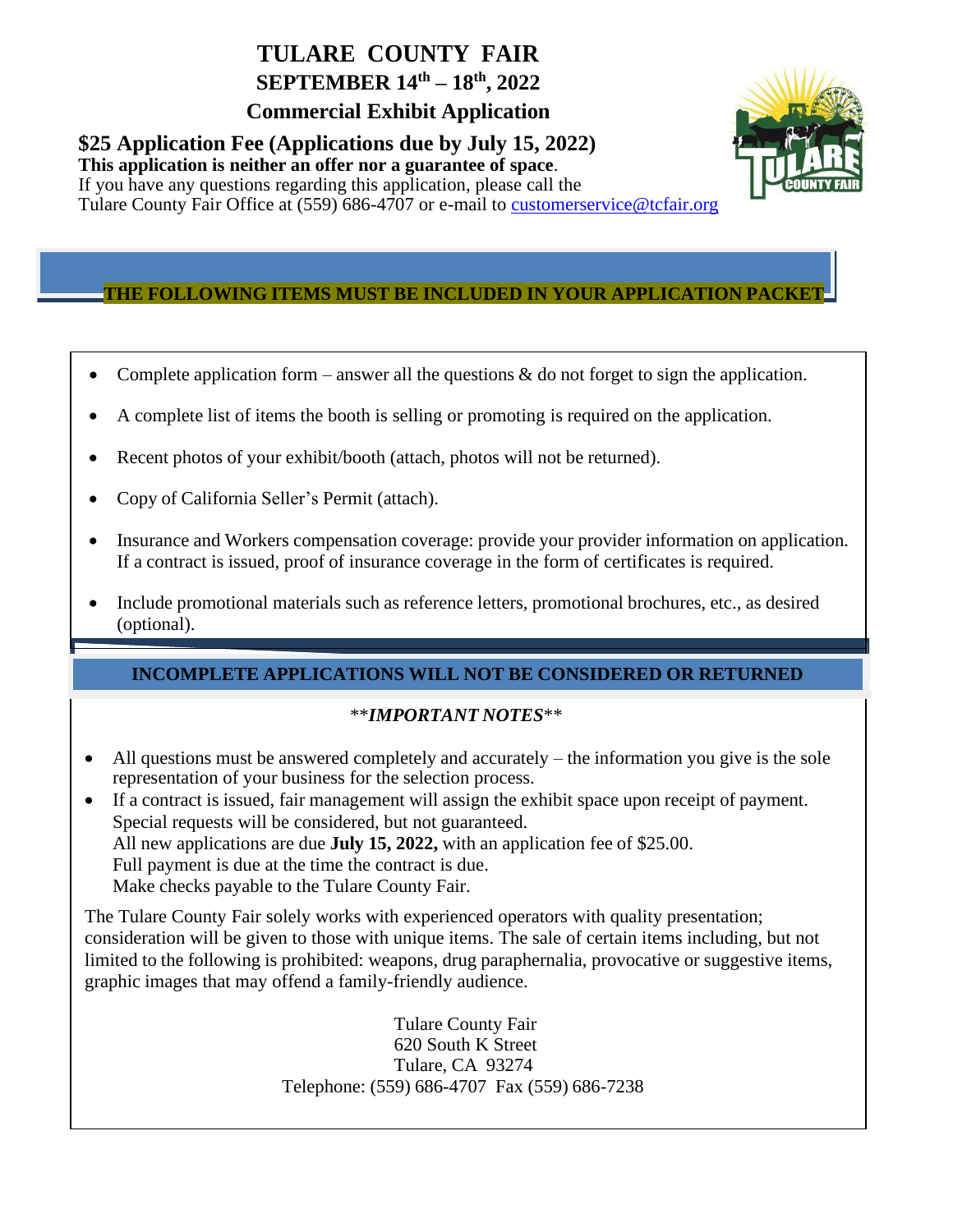|                                                                                                     | <b>TULARE COUNTY FAIR</b><br>SEPTEMBER 14th - 18th, 2022<br><b>Commercial Exhibit Application</b>                                                                                                                                                                                                                                                                                                                                               |
|-----------------------------------------------------------------------------------------------------|-------------------------------------------------------------------------------------------------------------------------------------------------------------------------------------------------------------------------------------------------------------------------------------------------------------------------------------------------------------------------------------------------------------------------------------------------|
|                                                                                                     | \$25 Application Fee (Applications due by July 15, 2022)<br>This application is neither an offer nor a guarantee of space.<br>If you have any questions regarding this application, please call the<br>Tulare County Fair Office at (559) 686-4707 or e-mail to customerservice@tcfair.org                                                                                                                                                      |
| <b>BUILDING HOURS:</b>                                                                              | Wednesday $\sim$ 12:00 pm to 10:00 pm<br>Thursday $\sim 4:00 \text{ pm}$ to 10:00 pm<br>Friday ~ 4:00 pm to $12:00$ am<br>Saturday $\sim 2:00$ pm to 12:00 am<br>Sunday $\sim 2:00$ pm to 10:00 pm                                                                                                                                                                                                                                              |
| <b>CHECK ONE:</b> $\Box$ New Applicant                                                              | Returning Commercial Exhibitor PLEASE INCLUDE PHOTO OF EXHIBIT<br>$\Box$                                                                                                                                                                                                                                                                                                                                                                        |
| <b>SPACE FEES</b><br><b>Premium Space - Start at \$1,000 (call for details and availability)</b>    | <b>Inside Space - Corner: 10 X 10 - \$575.00 or Inline 10 X 10 - \$525.00</b>                                                                                                                                                                                                                                                                                                                                                                   |
| <b>SELECT SPACE YOU ARE APPLYING FOR:</b>                                                           |                                                                                                                                                                                                                                                                                                                                                                                                                                                 |
| $10 \times 10$  <br>$Indoor$                                                                        | $20 \times 10$<br>$In$ -Line $\vert \vert$<br>Premium Space $\Box$<br>$Corner \mid \mid$                                                                                                                                                                                                                                                                                                                                                        |
| Lead Generation $\Box$                                                                              | Please confirm the following activities. Be sure to check all that apply:<br>Use Microphone Promotional Give-A-Ways Direct Sales Conduct Prize Drawing                                                                                                                                                                                                                                                                                          |
|                                                                                                     | BUSINESS INFORMATION - INFORMATION MUST AGREE WITH INSURANCE CERTIFICATE                                                                                                                                                                                                                                                                                                                                                                        |
|                                                                                                     |                                                                                                                                                                                                                                                                                                                                                                                                                                                 |
|                                                                                                     |                                                                                                                                                                                                                                                                                                                                                                                                                                                 |
|                                                                                                     |                                                                                                                                                                                                                                                                                                                                                                                                                                                 |
|                                                                                                     |                                                                                                                                                                                                                                                                                                                                                                                                                                                 |
| Phone:                                                                                              |                                                                                                                                                                                                                                                                                                                                                                                                                                                 |
|                                                                                                     |                                                                                                                                                                                                                                                                                                                                                                                                                                                 |
|                                                                                                     |                                                                                                                                                                                                                                                                                                                                                                                                                                                 |
|                                                                                                     |                                                                                                                                                                                                                                                                                                                                                                                                                                                 |
| How long in business?                                                                               | CA Seller's Permit # __________________________________Located on your federal tax return & Attach copy to application<br>Is your business: $\Box$ Sole Proprietor $\Box$ Partnership $\Box$ Corporation $\Box$ Other?                                                                                                                                                                                                                          |
| <b>UTILITY REQUIREMENTS</b><br>for an additional fee.                                               | If needed, a standard 110v/500w electrical outlet is provided per contracted space. Additional electrical may be available                                                                                                                                                                                                                                                                                                                      |
|                                                                                                     | Do you require power? $\Box$ YES $\Box$ NO If yes, how much<br>Do you need running water? $\Box$ YES $\Box$ NO (not all spaces have access)                                                                                                                                                                                                                                                                                                     |
| Do you sample food? ■ YES ■ NO (Health Permit Fee \$91.00)<br><b>INSURANCE REQUIREMENTS</b>         |                                                                                                                                                                                                                                                                                                                                                                                                                                                 |
| Purchase through California Fair Services Authority (\$135.00)<br>with additional insured verbiage. | Proof of Insurance to be sent with application. Please check which form of insurance will cover you during the fair.<br>Ny own carrier □ WFA Master List □ CFSA # □ Policy Expires □<br>Each exhibitor must provide proof of general liability insurance of at least \$1,000,000. Certificates of Insurance with<br>required endorsements will be required with each contract. If a contract is issued, you will receive insurance requirements |
|                                                                                                     |                                                                                                                                                                                                                                                                                                                                                                                                                                                 |